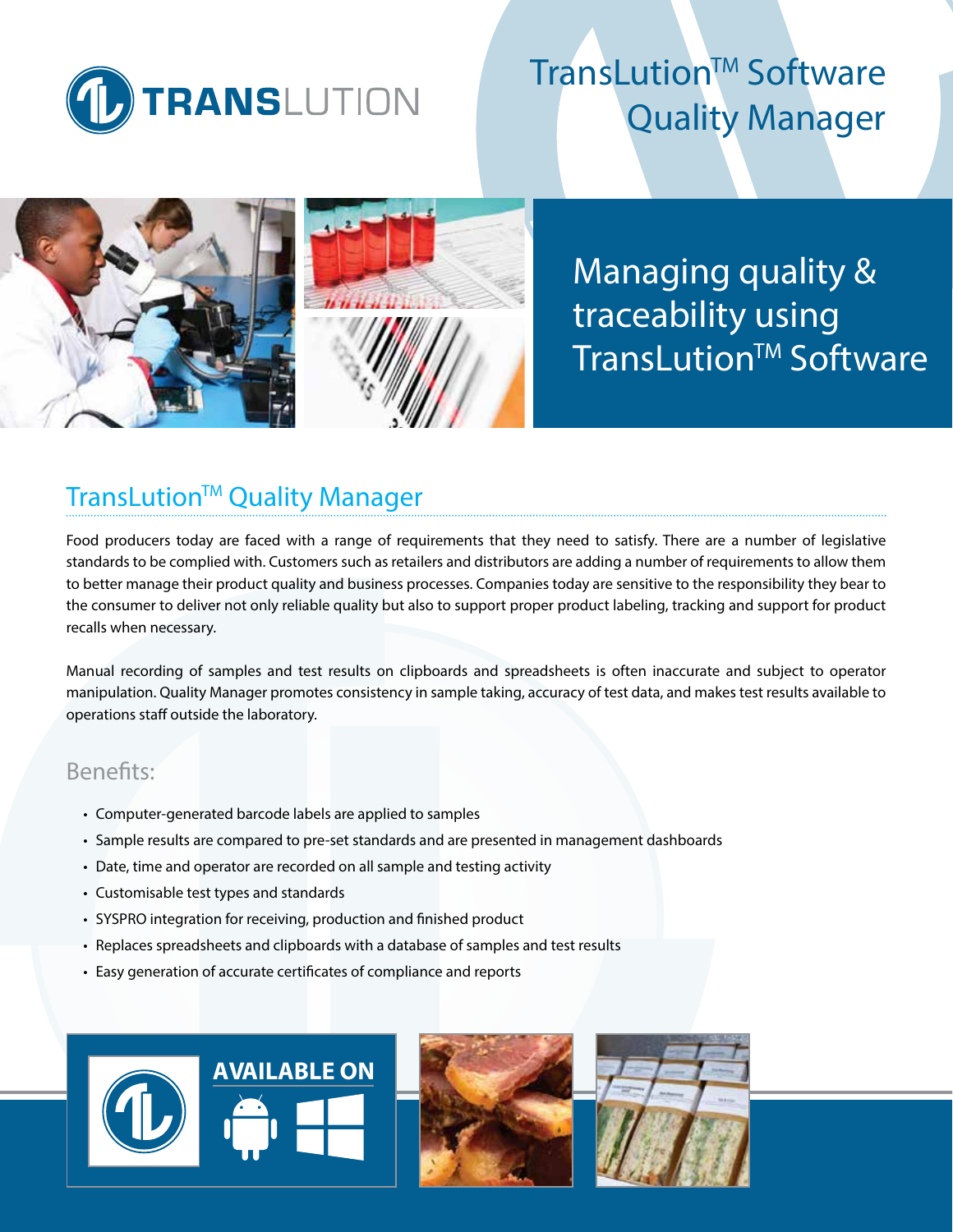

# FACTORY PROCESS FLOW OVERVIEW

Quality Data Captured - Examples



| Scan Product |                    | BC01                     |                                                             |                                   |                                                |                                       |                 |                   |                 |
|--------------|--------------------|--------------------------|-------------------------------------------------------------|-----------------------------------|------------------------------------------------|---------------------------------------|-----------------|-------------------|-----------------|
|              |                    |                          | Scan Product                                                | BCO1<br>FS2                       |                                                | BCOT<br>FSZ<br>Scan Product           |                 |                   |                 |
|              | Product            | FS <sub>2</sub>          | Product                                                     |                                   |                                                | Product                               |                 |                   |                 |
|              |                    |                          | Test Method Group                                           | Inspection Report Checks          |                                                | Test Method Group                     | Freduct Coulity |                   |                 |
|              | Test Method Group  | <b>Final Sta</b>         |                                                             | Test Method                       | <b>W</b><br>Repute                             |                                       | Terriviebod     |                   | Wenuft          |
|              |                    |                          | Drivers Name                                                |                                   | <b>Sam</b>                                     | Productivanne                         |                 |                   | Dark MH Costing |
|              | <b>Test Method</b> | $F$ Final St<br>Inspecti | Vehicle Registration<br>Supplier Name<br>Micro Sample Taken |                                   | L360351                                        | Packing<br>Trace Code                 |                 | Good<br>T0/08/14  |                 |
|              | Final Status       |                          |                                                             |                                   | Orley Food<br>Temperature<br>Ves<br>Shell Life |                                       |                 |                   |                 |
|              |                    |                          |                                                             |                                   |                                                |                                       |                 | $-15$<br>7 Months |                 |
|              |                    | Produc                   |                                                             | Certificate of Analysis Received? |                                                | No.<br>Colour, Texture, Odour, Techni |                 | Good              |                 |

# Raw Material Receiving Inspection Report

During receiving, the user will enter the invoice number which lists the tests required for the Inspection Report. During the receiving process supplier batch codes are logged and pallet and unit labels are printed for each item received.



Storage

Quality data can also be captured during the storage of raw materials. This test logs the temperature of cold storage units.

| ٠ |  |
|---|--|
|   |  |
|   |  |
|   |  |

| <b>Stock Code:</b>          | A004            | <b>Stock Code:</b>   | <b>Stock Code:</b>                               | A001                   |  |
|-----------------------------|-----------------|----------------------|--------------------------------------------------|------------------------|--|
| <b>Product Description:</b> | Salt            |                      | <b>Product Description: Product Description:</b> | <b>Unsalted Butter</b> |  |
| Job Number:                 | Job3            | <b>Job Number:</b>   | <b>Job Number:</b>                               | Job3                   |  |
| Qty:                        | 0.15 kg $Qty$ : |                      | Qty:                                             | 2.3 kg                 |  |
|                             |                 |                      |                                                  |                        |  |
| <b>Use By Date:</b>         |                 | 20/04/2 Use By Date: | <b>Use By Date:</b>                              | 02/11/2015             |  |

# Scaling and Batch Processing

During the batching process, each item (ingredient) is weighed and batched against a bill of materials (recipe). Batches are labelled and readied for production.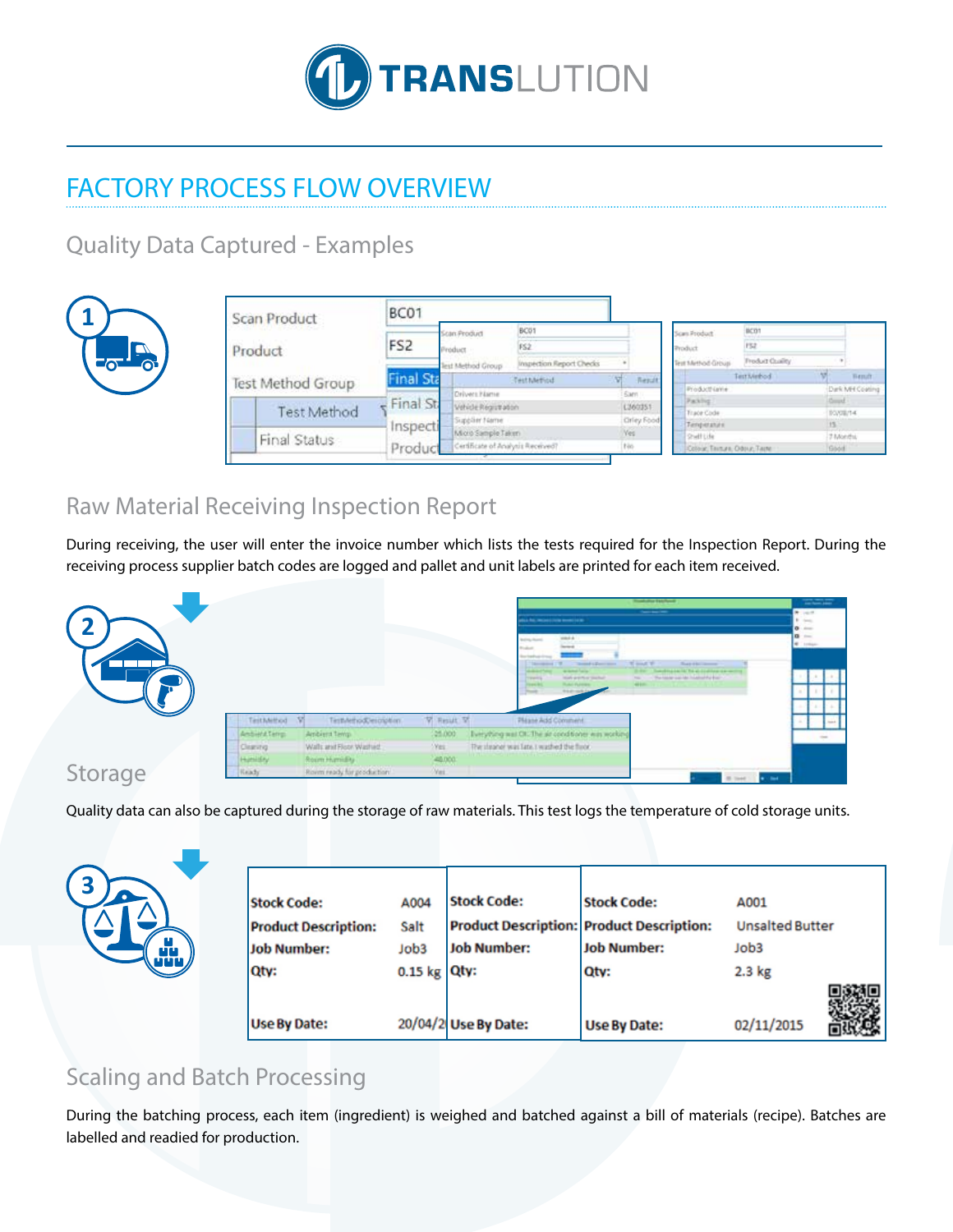



|                                          |                                                                    |                        | <b>IBN - (Once Aska)</b>                                   |                                                          |                                       |                                                                        |                             |                                                 |               |
|------------------------------------------|--------------------------------------------------------------------|------------------------|------------------------------------------------------------|----------------------------------------------------------|---------------------------------------|------------------------------------------------------------------------|-----------------------------|-------------------------------------------------|---------------|
|                                          |                                                                    |                        | 28.8.8%<br><b>Sheet</b><br><b>Build Riv</b><br><b>SHAK</b> | <b>Sec</b><br>21400<br>1915 Country Ltd.                 |                                       | せきま のうかいしょう                                                            |                             | <b>Express Universities the Frederike Assn.</b> |               |
|                                          |                                                                    |                        | <b>TAXABLE AVE</b>                                         | The County of Thursday                                   | <b>The Corporation</b><br><b>Buck</b> | <b>Manuel Points</b><br>Seat Medited Colour<br><b>Person AMERICANS</b> | <b><i>International</i></b> |                                                 | <b>Accept</b> |
|                                          |                                                                    |                        | Account Sans<br>During.<br>municipal                       | Num Senewater<br>and understand.<br>۰<br><b>COL</b><br>m | 11.00<br>TWH-<br>49.949               | <b>Information</b><br><b>TANK</b>                                      | of part                     |                                                 |               |
| <b>Classificate</b>                      | <b>Description</b>                                                 | <b>Book</b>            | <b>Hyan Millane</b>                                        | <b>LOTUS</b><br><b>Industrial</b>                        | <b>Sec.</b>                           | percent of                                                             | office.                     |                                                 |               |
| AnsteriTene<br><b>Channel</b><br>Humidto | Alcoh Tehjacolan<br>Finishal of wide want and<br>Points Inuredly . | 23,000<br>W.<br>45.000 | 120 month<br>$\sim$<br><b>TELEVISION</b>                   | chair.<br><b>ATT</b>                                     |                                       |                                                                        |                             |                                                 |               |
| <b>Daniel</b>                            | Soon Feeds to Proximity.                                           | March 1977             | <b>SERVICE</b>                                             | chas.                                                    |                                       |                                                                        |                             | <b>B.ONE</b>                                    | <b>B</b> 800  |

## Pre-Production Checks

Environmental factors and equipment are tested prior to production. Production does not commence until all checks have been completed correctly.

| $\sim$         |                                                                                                                         |                                                                      |                                                                                                               |                                    | class today not it give a Fill com-<br><b>CSW</b><br>140.<br><b>India</b><br><b>START</b> | 140<br><b>I like</b><br><b>Trusted Bales</b><br><b>Tarico</b>  | <b>WORK</b><br>in filt."<br>1 Carolina<br>.taal<br>To promotion<br>11.<br>Chief.<br>TO HARMANAMER | $13-41.75$<br><b>DO</b> M<br><b>Cardon</b> | 91.06.374<br><b>Di Aug (179)</b><br>"I higher."<br>314 pm | 23 Apr 23<br>19-842-01<br>14 Hunt 14<br>23.4412 |
|----------------|-------------------------------------------------------------------------------------------------------------------------|----------------------------------------------------------------------|---------------------------------------------------------------------------------------------------------------|------------------------------------|-------------------------------------------------------------------------------------------|----------------------------------------------------------------|---------------------------------------------------------------------------------------------------|--------------------------------------------|-----------------------------------------------------------|-------------------------------------------------|
| <b>TO</b><br>9 | They's a column has been been being to that column-<br>Select W. Like W<br>CHB-<br>DB1<br>$DB1$ 1<br>$(14)$ $1$<br>i Di | <b>Their</b><br>54<br>t á t<br>Fisier<br><b>Szydelbeie</b><br>Fedric | Vite Vi<br>laile<br>图(图)<br>Caratus:<br>$+1.6$ .<br>- Darwine Roa<br>95<br><b>Class</b><br>HubmurdHight<br>31 | 141<br>OHIN<br>corotel<br>$0.18\%$ | Fredericking<br>111 Apr 2010<br>III Aug 2119<br><b>STAILERS</b><br>22 Aug 2119            | - V Remote<br>23 Apr 70<br>18 Aug 21<br>15 Aug 21<br>21 Ayu 21 |                                                                                                   |                                            |                                                           |                                                 |
| Production     |                                                                                                                         |                                                                      |                                                                                                               |                                    | <b>B</b> heat of                                                                          | <b>Committee</b>                                               |                                                                                                   |                                            |                                                           | <b>Aut</b>                                      |

TransLution™ can be integrated into production equipment and devices. The capture and availability of accurate quality data throughout the production process ensures that the correct procedures are followed for quality management.



|                        |                                  |                   |                                            | Transfortuni Deey Timoth   |                                  |                                       |            |
|------------------------|----------------------------------|-------------------|--------------------------------------------|----------------------------|----------------------------------|---------------------------------------|------------|
|                        | <b><i><u>India Limit</u></i></b> |                   |                                            | <b>Same Security</b>       |                                  |                                       |            |
|                        |                                  | Taking Circles    | <b>Submar Dree</b>                         |                            | W. Blastichard V. Games Pelander | Fee Sh                                |            |
|                        |                                  | 0000000710<br>min | <b>Hauling Street</b><br><b>Sadaherson</b> | <b>Book</b><br><b>TELE</b> | <b>Janet</b><br>TEL              | amata (a col)<br>4/84/2011 GHE        |            |
|                        |                                  | osn               | Cui di skina.                              | <b>Road</b>                | 314, 640                         | 4/1MRR12HS                            |            |
|                        |                                  | <b>MODELS</b>     | The Service of Every<br><b>CONTRACTOR</b>  | <b>Birac</b> h<br>--       | GOLFAC.                          | ATABIETISC<br><b>Little Committee</b> | ٥<br>$+10$ |
|                        |                                  |                   |                                            |                            |                                  |                                       |            |
| See Die                | Colore Fair                      |                   | M. Slapery Heles, W                        | <b>Dumane RU Foatier</b>   | <b>The Page</b>                  |                                       |            |
| International Tab      | Equipment Editors                |                   | Trial.                                     | <b>BETEL</b>               | ENVIOUS SPOT                     |                                       |            |
| <b>JOURNALET</b>       | GALLABORATI,                     |                   | 148.7                                      | UL.                        | 434810155                        |                                       |            |
| TEOCOLOGICO ANNI       | Octobers.                        |                   | Risk!                                      | Oul INK                    | 4/13/31/30 12:0                  |                                       |            |
| IN ANY OR OTHER DESIGN | The Galakis of Emer              |                   | <b>Rise!</b>                               | <b>UESTE</b>               | ARSUSSO 1214                     |                                       |            |
|                        |                                  |                   |                                            |                            |                                  |                                       |            |

## Loading & Dispatch

TransLution<sup>™</sup> also captures data from road weigh-bridges. This example shows the sales order, driver, weight, and time and date of weigh-in for a number of trucks that have left for shipping on one particular order.



## Reporting and Traceability

Once the information has been logged and posted to the SYSPRO software, it can be immediately accessed electronically. All data for a particular document number can be viewed.